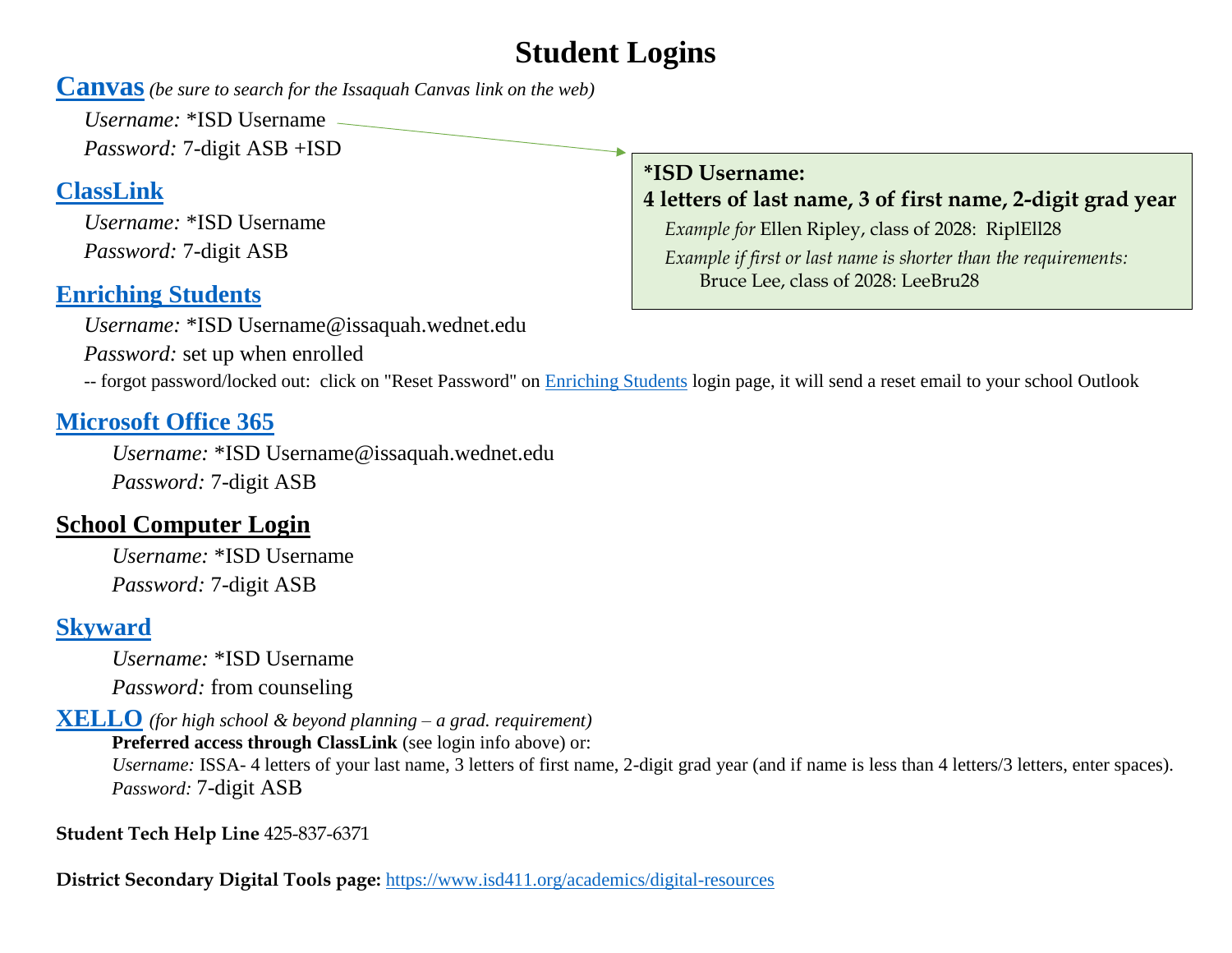## **Acronyms, Apps, Terms, etc. - by Department**

#### **Humanities**

*Writing Terms* MT & BTs Thesis BTS/Body Thesis Statements

*History Terms* Historical Concept (HC) and OPCVL

*SHS Humanities Terms* Block and Split Block Integration – LA/SS

*Apps:*

| $\mathbf{1}$<br>Name  | What is it/What is it used for? | How accessed |
|-----------------------|---------------------------------|--------------|
| <b>Actively Learn</b> |                                 |              |
| Learning Ally         |                                 |              |
| Turnitin              |                                 |              |
|                       |                                 |              |
| Canva                 |                                 |              |
| Common Lit            |                                 |              |
| Edpuzzle              |                                 |              |
| Flipgrid              |                                 |              |
| No Red Ink            |                                 |              |

#### **IB Terms**

<https://blogs.ibo.org/blog/2017/11/08/ib-terms-explained/>

**CAS**: Creativity, Activity, Service. This is the major 'out of class' requirement for the IB students. Students complete a long-term project with at least 150 hours of documented activities in the areas of creativity, action and service and meet 8 learning outcomes. [\(details\)](https://www.ibo.org/programmes/diploma-programme/curriculum/creativity-activity-and-service/)

**CP**

**DP**: Diploma Program. The final 2 years of high school for an IB student pursuing the full diploma.

**EE**: Extended Essay. A research paper of up to 4,000 words on a topic of interest to you in a subject you are/will study in the IB Program. This independent research is completed under guidance of a school employed supervisor of their choice. [\(details\)](https://www.ibo.org/programmes/diploma-programme/curriculum/extended-essay/what-is-the-extended-essay/)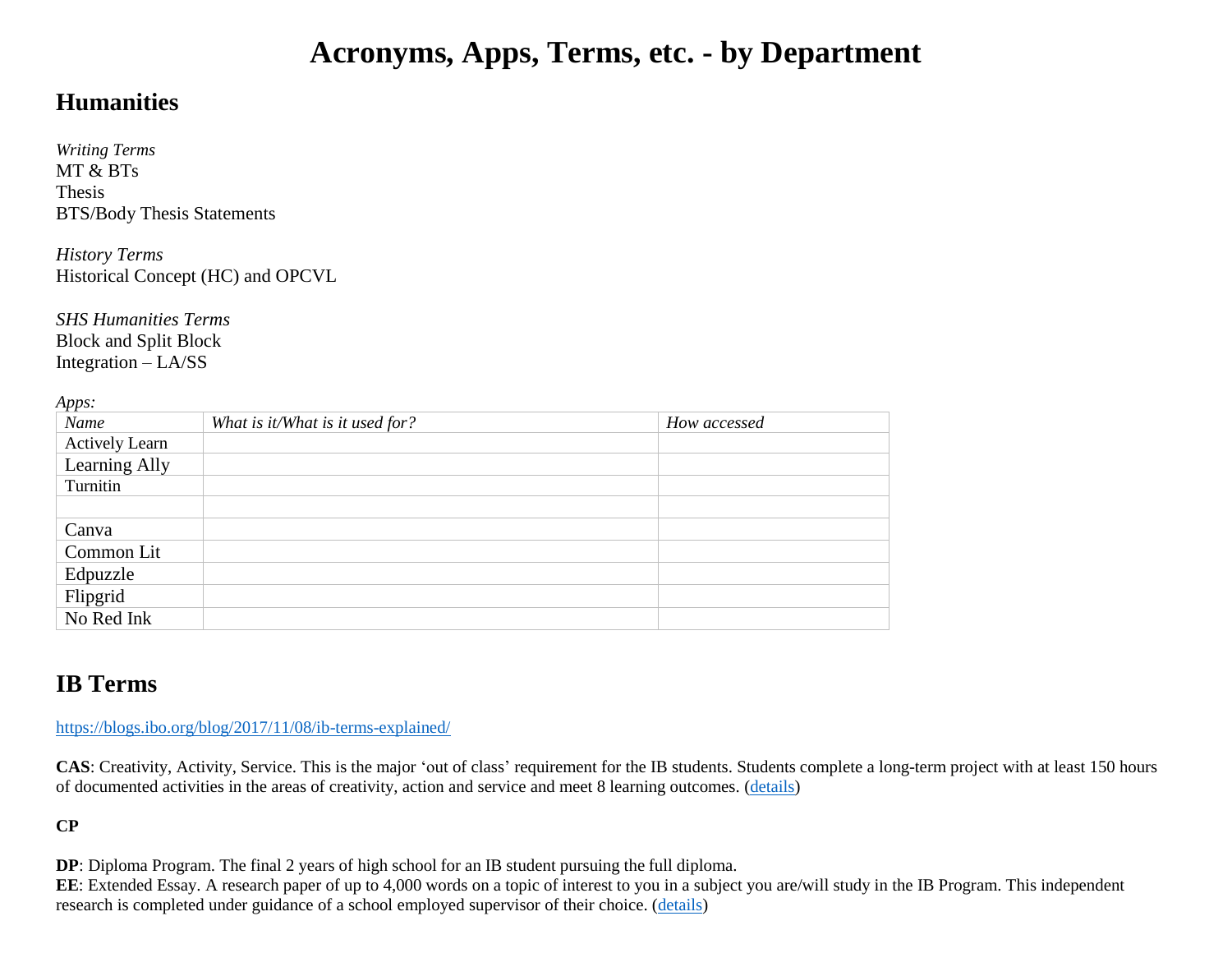**HL/SL: Higher Level/Standard Level**. Diploma students take a combination of HL and SL IB courses. Higher Level courses are always two-year courses culminating in May of the senior year.

**IA: Internal Assessment**. These refer to various assignments in each subject that are conducted during the course, assigned and evaluated by the teacher, and then a sample set is sent off to IB moderators to validate or modify the marks assigned by the classroom teachers. In history, for example, the IA is a research project on a topic of the student's choice; in science, the IA is the documented record of the student's lab work.

**EA:** These assessments are graded by trained IB examiners. External assessments include the written IB exams taken by the student at the end of a DP course, normally in their second year of the Diploma Programme. In some courses, including film, the external assessment is a textual analysis. In visual arts, studio work is assessed.

**Papers** (1, 2, 3): This is essentially an IB term for examination papers. Each subject takes at least 2 and sometimes 3 papers as part of the IB exam for that subject. Almost all of these areessay questions (sciences have one multiple choice paper out of 3 papers total in science).

**TOK**: Theory of Knowledge. This is the "capstone" course of the IB program. While each classtouches on aspects of TOK, the actual course is taken in the senior year. Students complete aTOK presentation and TOK essay as part of the course.

Command Terms IBIS and MyIB Manage Back

From Chris: I think your list below is sufficient for students and parents. Some clarity on a couple of them:

- The papers 1-3 all vary in format, and some subjects only have 2 papers not 3.
- An IO is an IA, it is just an oral recording rather than a paper submitted in say Economics or lab work in Science.
- If you are going to have IA you might want to add EA externally assessed for the group 6 subjects and a couple others that have school-based assignments overseen by teachers but NOT graded by teachers, opposed to IA that is overseen by teachers AND graded by teachers (moderated by IBO).
- Command Terms the list of definitions supplied by IB that tell students what "define" and "analyze" means in different subjects.
- If your list includes staff I would add IBIS/eCoursework and MYIB IBIS is the administrative page that allows for student registration and student work upload and MyIB is the teacher resource center for all things subject and policy related to instructing subject matter.

Library (all information can be found via student's HS Library class on Canvas)

[Skyline Library Page](http://www.msbacon.com/)

[Database Passwords](http://www.msbacon.com/documents/SkyLineHS_priv.pdf) *(and the password for this is: spartans)*

[Library Catalog](https://library.issaquah.wednet.edu/common/welcome.jsp?site=120)

[NoodleTools](http://www.msbacon.com/documents/NoodleTools_General.pdf) *(research support: source collection, note cards, etc)*